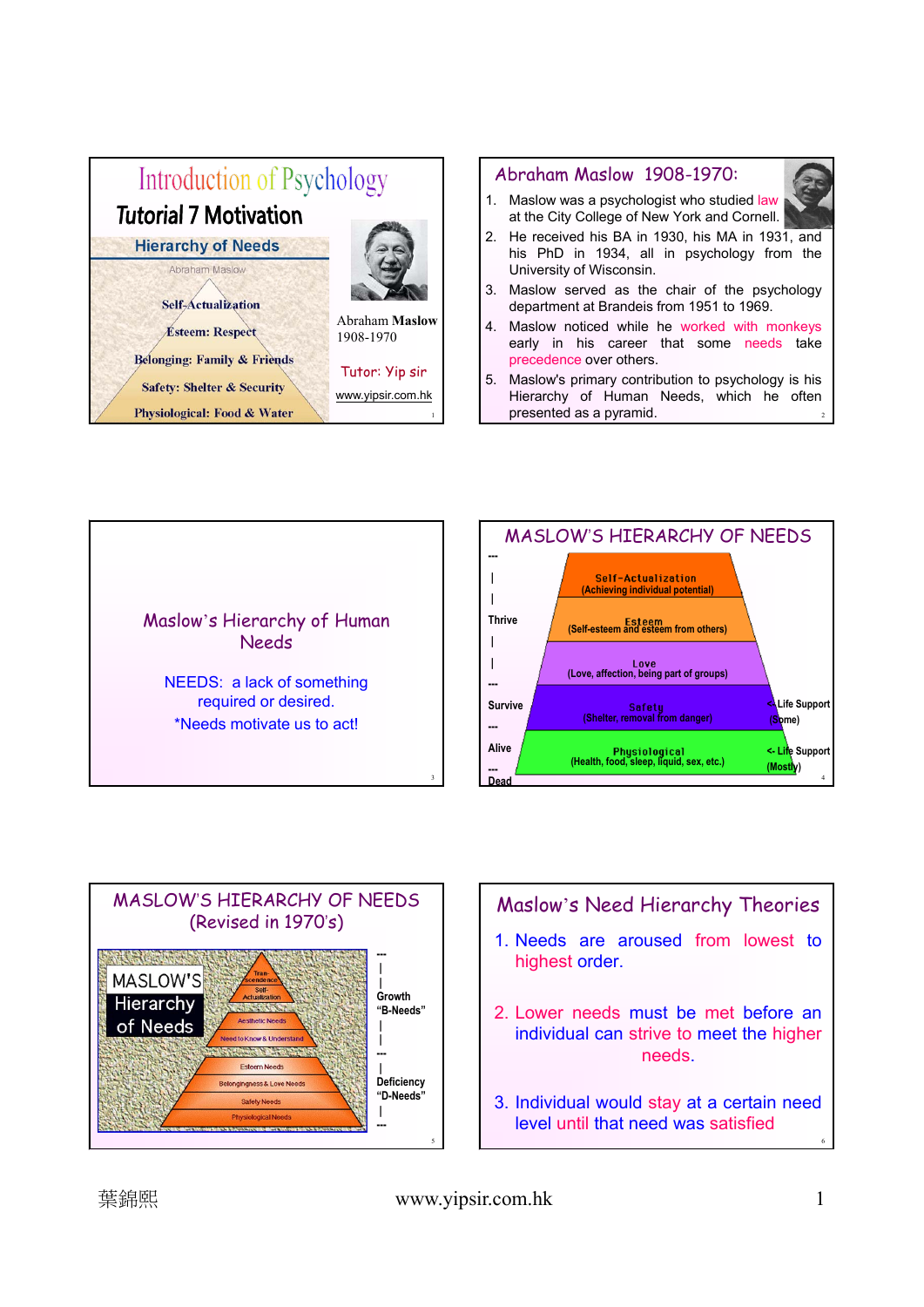#### PHYSIOLOGICAL-necessary for life; unmet, these needs lead to death

- 1. Food
- 2. Water



- 3. Oxygen 4. Sleep
- 5. Protection from extreme temperatures
- 6. Elimination
- 7. Sensory needs
- 8. Motor needs

### SAFETY/SECURITY

- 1. The need to be free from anxiety and fear
- 2. The need to be secure in the environment



3. The need for order and routine

#### Physiological and Safety Needs -- Necessary, but not Sufficient

- 1. Life support addresses the two lowest levels of the hierarchy: physiological and safety.
- 2. Without these people will not act civilly.
- 9 3. Our Hong Kong society may succeed perfectly at the first two levels. There are many places in the world today where the first two levels are not being  $\mathsf{s}$  satisfied. The contract of  $\mathsf{v}$  is a set of  $\mathsf{v}$  is a set of  $\mathsf{v}$  is a set of  $\mathsf{v}$

## Belonging and Love

- 1. Social acceptance, friendship, to be loved
- 2. Need to belong, to relate to others, that is why humans have a desire to belong to groups: clubs, work groups, religious groups, family, gangs, etc.
- 3. Sexuality

#### $-$  a person's feelings/attitude toward their masculine/feminine nature

## **ESTEEM**

- 1. There are two types of esteem needs. First is selfesteem which results from competence or mastery of a task. Second, there's the attention and recognition that comes from others.
- 2. Feeling important and worthwhile includes respect, approval, appreciation



7

- 3. We engage in activities that bring achievement success, and recognition
- 11 4. We gain self-confidence and begin to direct our actions toward becoming what we WANT to be

## SELF-ACTUALIZATION 1. Self-realization; obtaining our full potential; becoming confident, eager to express our beliefs, and willing to reach out to others to help them 2. They can seek knowledge, peace, established experiences, self-fulfillment, oneness God, etc. *Only 2% of the populations are selfactualization*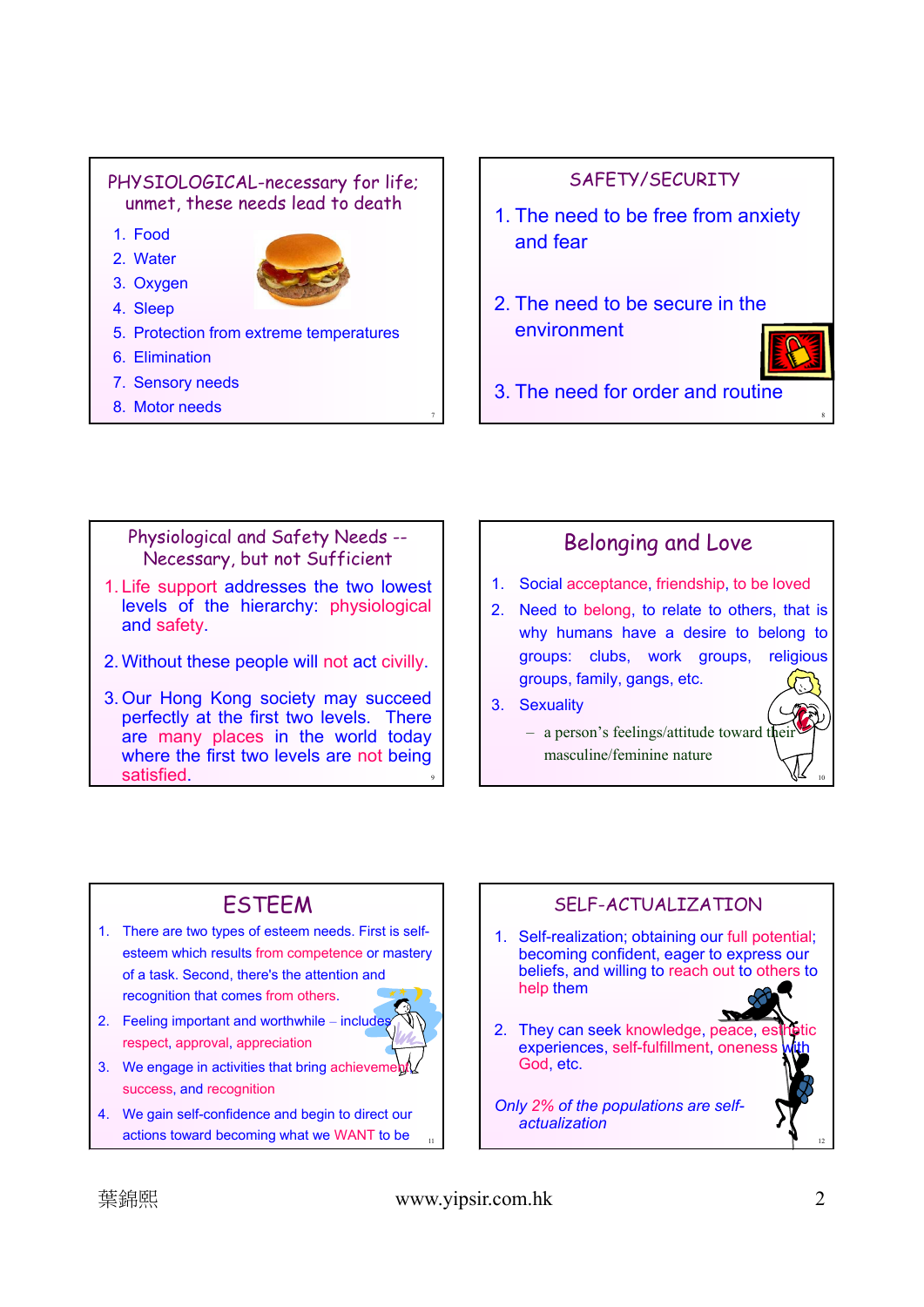### Epilogue

- 1. Maslow and others added more needs in later publications
- 2. In the 1970's, cognitive and aesthetic needs were inserted between #4 and #5
- 3. In the 1990's, transcendence (helping others to achieve self-actualization) was added as #8
- 4. Do you think that Maslow's approach is valid? Must the lower needs be satisfied before using the higher ones?
- 5. How would you use Maslow's theory to improve motivation of people (students, employees)?

13





# Intrinsically motivated activities

內發興趣的工作

| 強化與動機後果實驗     |                                                               |    |         |         |
|---------------|---------------------------------------------------------------|----|---------|---------|
| 過<br>稈        | 強化物                                                           | 組別 | 組別<br>2 | 組別<br>3 |
|               | 事前通知 --<br>盡力完成繪畫活動後會給予禮物,<br>並展示該禮物出來                        |    | x       | x       |
|               | 完成繪書活動後給予禮物                                                   |    |         | x       |
| $\mathcal{P}$ | 數週內重覆過程1數次,<br>之後,量度在沒有強化物出現下,<br>小朋友(實驗者)自行繪畫的興趣<br>(持續繪書時間) | 低  | 中至<br>高 | 高<br>17 |



There are two types of motivation: intrinsic and extrinsic.

Intrinsic motivation is by far the better of the two because it motivates people to achieve goals from within themselves, not because of a prize they want or a punishment they want to avoid.

Intrinsic motivation not only makes people perform well and more accurately, but the people do not expect anything for doing it - **the activity in itself is the reward**.

18

16